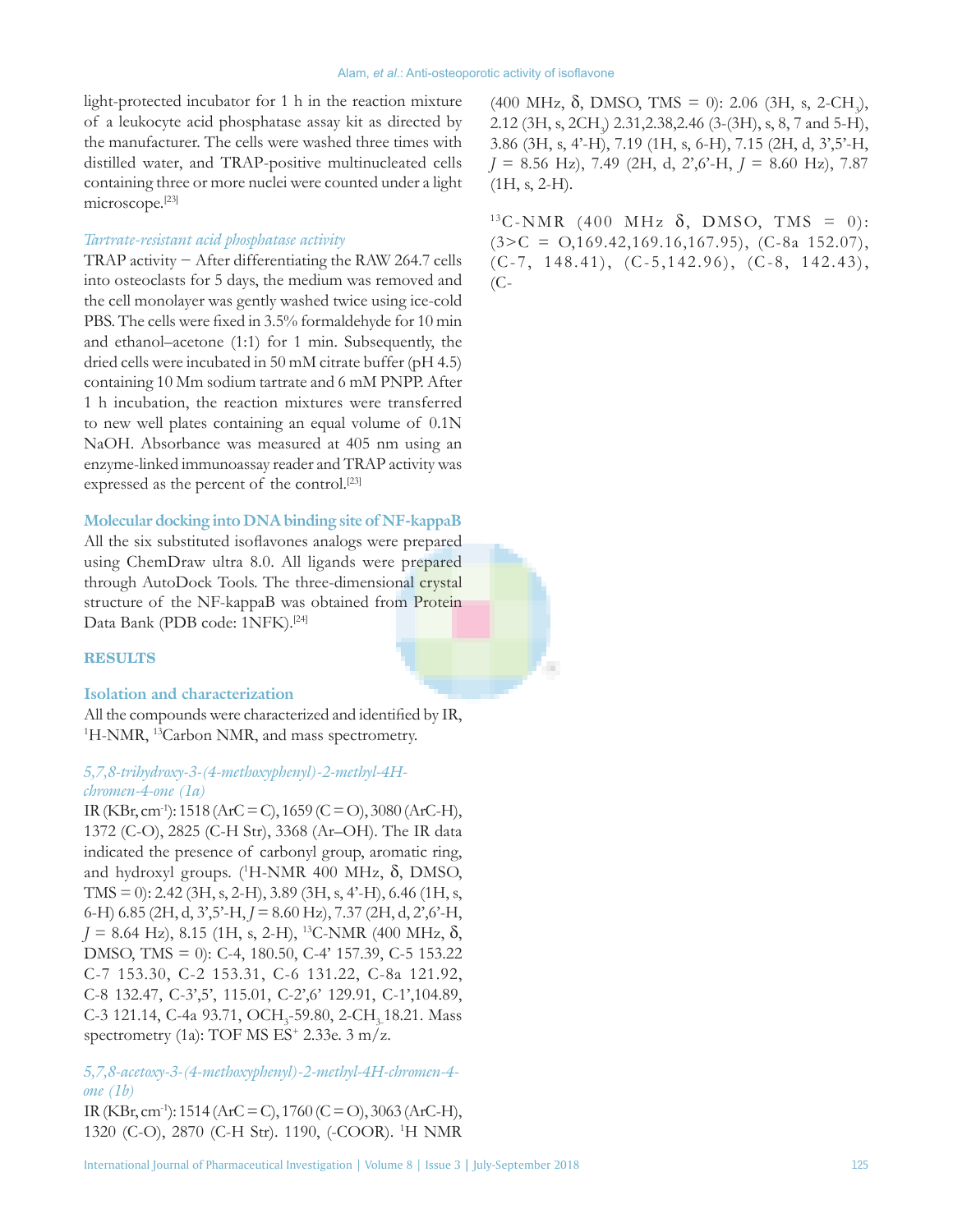C-4a 117.12, C-4'-OCH<sub>3,</sub> 55.9, C-6, OCH<sub>3</sub>, 56.98, C-7, CH<sub>2</sub> 23.56, C-7, C=O, 176.43. Mass spectrometry: TOF MS ES m/z 355.29).

# *6,7‑dimethoxy‑3‑(4‑methoxyphenyl)-2‑methyl-4H‑chromen‑4‑one (2c)*

The compound (2c) was isolated and characterized by various spectroscopies.

IR (KBr cm-1 ): 1560 (Ar (C=C), 1760, 1758 (C=O), 3060 (Ar C-H), 1340 (C-O), 1195-(OCH<sub>3</sub>).

<sup>1</sup>H NMR (400 MHz, δ, DMSO, TMS = 0): 2.38 (3H, s, 2-H), 3.91,3.86, 3.85 (6H, s, 6,7, 4'-OCH<sub>3</sub>), 7.16 (2H, m, 3',5'), 7.26 (1H, s, 8-H), 7.43 (1H, m, 2',6'-H), 7.83 (1H, s, 5-H).

<sup>13</sup>C-NMR (400 MHz, δ, DMSO, TMS = 0): C-4, 187.20, C-5 122.47, C-4' 159.99, C-2 153.24, C-7, 152.64, C-8a 154.54, C-6 140.43, C-2',6' 127.38, C-1'124.95, C-3 123.53, C-3',5' 114.02, C-8, 110.54 C-4a 121.12, 4'-OCH, 55.9, 6-OCH<sub>3</sub>, 56.98, 7-OCH<sub>3</sub>, 2-CH<sub>3,</sub> 16.84. Mass spectrometry (TOF MS ES m/z 327).

### **Biological activity**

# *Stimulation of proliferation of osteoblast‑like UMR106.6 and SaOS‑2cell line*

The clonal osteoblast-like UMR 106 and SaOS-2 cell lines were derived from a rat osteogenic sarcoma, possesses many of the enzymatic properties of normal osteoblasts (including high alkaline phosphatase activity and parathyroid hormone-simulated adenyl cyclase activity). UMR106 and SaOS-2 cells were used for screening of the stimulation of six isoflavones from *I. germanica* of bone formation. The results were incorporated in Table 1.

# *% Inhibition of six compounds on formation of osteoclast‑like cells (RAW264.7 cell lines*

The percentage inhibition of all isolated compounds and its analogs were done on RAW 264.27 cell line. The results were summarized in Table 2.

#### *3‑(4,5‑dimethylthiazol‑2‑yl)‑2,5‑diphenyltetra assay*

To date, the anti-osteoporosis effects of compounds isolated from *I. germanica* have not been reported. Therefore, we assayed the anti-osteoporosis activity of six isoflavones on RAW 264.7 cells [Table 3]. To address this, the compounds  $(10-100 \mu g/mL)$  were tested for their cytotoxic activity on RAW 264.7 macrophage cells during a 5 day differentiation period.

#### *Drug‑receptor interaction study*

The drug-receptor interaction study has been done to identify the ligands, which show lowest estimated free

**Table 1: Stimulation rates (% of control) at the doses of 100** µ**g/ml on proliferation of the osteoblast‑like UMR 106 and SaOS‑2 cell lines**

| Concentration (µg/ml) | <b>Stimulation (%)</b> |               |
|-----------------------|------------------------|---------------|
|                       | <b>UMR 106.6</b>       | <b>SaOS-2</b> |
| 100                   | 98                     | 97            |
| 100                   | 33                     | 37            |
| 100                   | 92                     | 94            |
| 100                   | 91                     | 90            |
| 100                   | 26                     | 15            |
| 100                   | 36                     | 30            |
| 100                   | 100                    | 100           |
|                       |                        |               |
|                       |                        |               |

**Table 2: Percentage inhibition of six compounds on formation of osteoclast‑like cells (RAW 264.7 cell lines)**

| <b>Compounds</b>                | <b>Concentration</b><br>$(\mu g/ml)$ | Inhibition (%) RAW 264.7<br>cell lines |
|---------------------------------|--------------------------------------|----------------------------------------|
| 1a                              | 20                                   | 165.3                                  |
| 1 <sub>b</sub>                  | 20                                   | 58                                     |
| 1 <sub>c</sub>                  | 20                                   | 163                                    |
| 2a                              | 20                                   | 142                                    |
| 2 <sub>b</sub>                  | 20                                   | 45                                     |
| 2c                              | 20                                   | 30                                     |
| Elcitonin<br>(positive control) | 2 U/ml                               | 170.8                                  |

| Table 3: IC <sub>50</sub> of isolated compounds and its analogs toward |
|------------------------------------------------------------------------|
| RAW 264.7 cell lines by MTT assay method, after 48 h                   |

| <b>Compounds</b> | <b>RAW 264.7</b><br>$(IC_{50}$ value)<br>$\mu$ g/mL | <b>Percentage TRAPE activity tested</b><br>at 20 µg/mL for each compound<br>(RAW 264.7) |
|------------------|-----------------------------------------------------|-----------------------------------------------------------------------------------------|
| 1a               | 5.2                                                 | $66.67 \pm 2.71$                                                                        |
| 1 <sub>b</sub>   | 44.4                                                | 28.98±3.07                                                                              |
| 1 <sub>c</sub>   | 4.2                                                 | $63.92 \pm 2.12$                                                                        |
| 2a               | 6.3                                                 | $57.32 \pm 2.46$                                                                        |
| 2 <sub>b</sub>   | 54.6                                                | 14.39±2.62                                                                              |
| 2c               | 34.5                                                | $16.98 \pm 1.05$                                                                        |
| Raloxifene       | 2.3                                                 |                                                                                         |
| Diazedine        |                                                     | 70.34±1.87                                                                              |

TRAP activity was measured from cultures after 5 days of treatment with RANKL and test compounds (20.0 µg/mL). RANKL: Receptor activator of nuclear factor‑ligand, TRAP: Tartrate‑resistant acid phosphatase

energy of binding, and thus, produce significant inhibition of NF-kappaB.

#### **DISCUSSION**

All isolated compounds and its analogs were characterized and identified [Figure 1a and b].

Among the six compounds, the 1a, 1c and 2a showed strongest activity, with the stimulation rate of 90%–98% against both the cell lines [Table 1]. The high potential of stimulation rate of these compounds was attributed due to the presence of more numbers of hydroxyl groups on ring A and B. However, the others members (1b, 2b and 2c) of this series have not exhibited significant percentage stimulation (15%–37%) against cell lines presumably,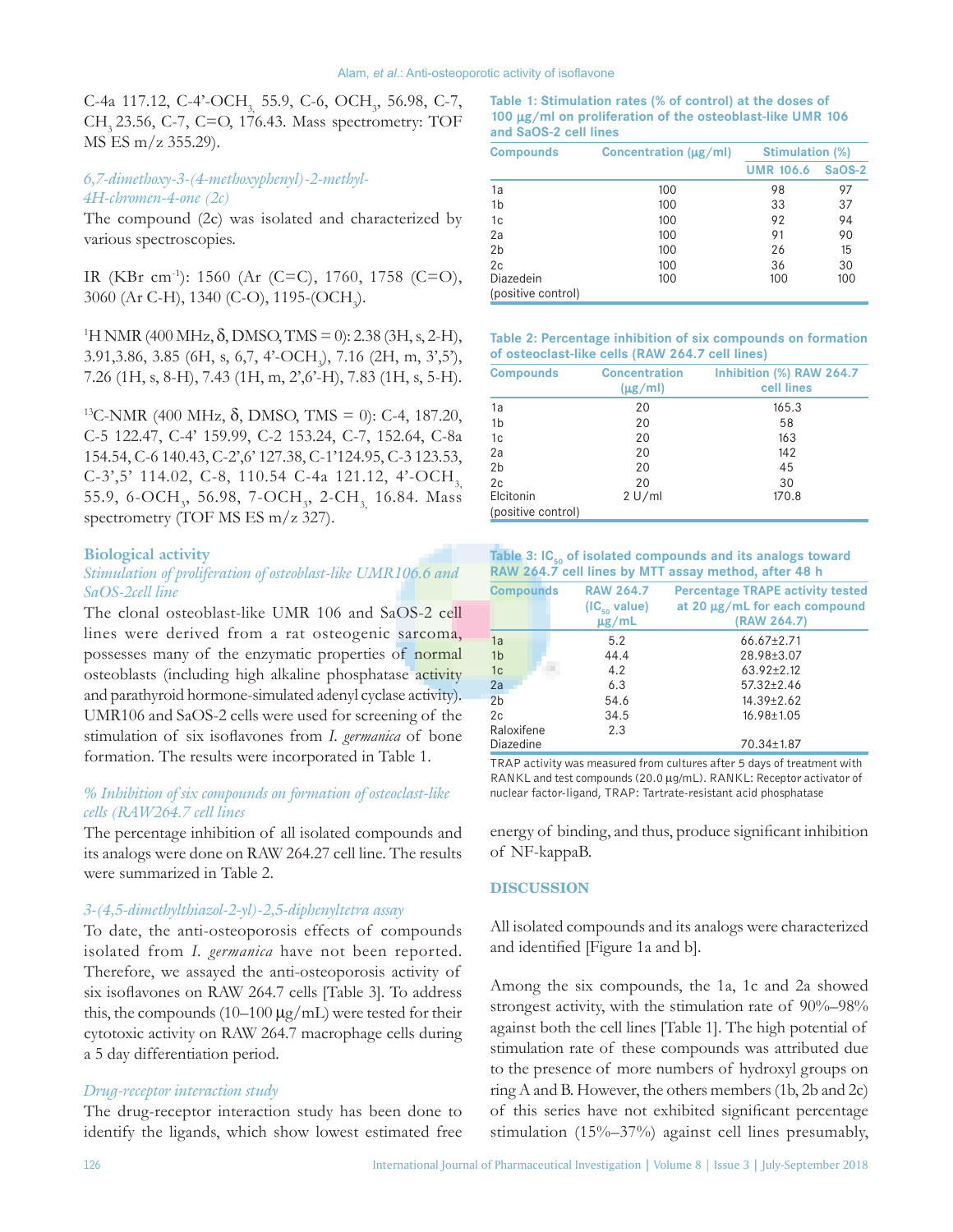

**Figure 1:** (a and b) Structure of isoflavones. (1A)‑(1a) R1, R2, R3 = H; (1b) R1, R2, R3 = OCOCH3; (1c) R1, R2, R3 = H; OCH3 = OH. (1B)‑(2a) R1, R2 = H, (2b) R1 = CH3; R2= − OCOCH3 (2c) R1 = CH3;  $R2 = CH3$ 

because of the conversion of hydroxyl group to either acetoxo or methoxyl groups. The law stimulation rate appears to be associated with the adequate interactions between pharmacophores (acetoxy/methoxy) and receptor cavity [Figure 2]. These results suggested that the potential of the stimulation rate of the compounds were dependent on the location and number of hydroxyl and methoxy groups in isoflavonoids nucleus. The newer compounds (1a, 1c, and 2a) showed potent activity nearly identical to the positive control diazedine.<sup>[10]</sup>

Among the six isoflavones examined, 1a, 1c, and 2a showed high % inhibition rates, 165.3, 163 and 142% at the dose of 20 µg/ml [Table 2], respectively. It has been concluded from the above results that the novel molecule (1a and 1c) have shown inhibitory activity nearly identical to the standard molecule (Elcitonin). However, the compounds 1b, 2b, and 2c have shown weak inhibition effect at the tested concentration.

When compared percentage stimulation and inhibition, 1a, 1b, and 1c were found to have both bone formation and decreased bone resorption potential, hence the present study considered as dual beneficial approach as anti‑osteoporotic agents. Hence, the compound must be further subjected for *in vivo* analysis followed by the preclinical study.

The cytotoxic activities of the isolated compounds (six) were measured using MTT assay.

The results showed that compounds 1a, 1c, and 2a exhibited significant cytotoxic activities, with  $IC_{50}$  values ranging from 4.2 to 6.3  $\mu$ g/mL [Table 3]. However, no significant cytotoxic effects were observed for the compounds 1b, 2b, and 2c with  $IC_{50}$  values [Table 3]. The results suggest that cytotoxic potential of compounds were dependent on the substitution patterns of pharmacophores (hydroxyl, methoxy, acetoxy) of ring A and B in isoflavones nucleus. However, a significant cytotoxic effects were observed. Thus, these results suggested that 1a and 1c possess both anti-osteoclastogenic activities and cytotoxic effects.



**Figure 2:** Stereoview of the complex formed by NF‑kappaB and the docked compound (1b).The amino acids Gln 274, Gln 306, Arg 305, Lys 275, and Asp 276 were involved in interaction with compounds

The anti-osteoporotic activities of compounds (six) were evaluated based on the suppression of excessive bone breakdown by osteoclasts. The results showed that isoflavone derivatives 1a, 1b, 1c, 2a, 2b, and 2c suppressed osteoclast formation in a dose-dependent manner with TRAP values ranging from  $14.39\% \pm 2.62\%$ to 66.67%  $\pm$  2.71% at concentration of 20  $\mu$ g/mL [Table 3]. Among them, compounds 1a and 1c showed the most significant when compared to daidzein used as a positive control, with values of  $66.67\% \pm 2.71\%$  and 63.92%  $\pm$  2.12%, respectively.

In addition, there is a correlation between TRAP activity and cytotoxic potential of tested 6 compounds. On the other hand, the significant anti‑osteoporotic activities of isoflavonoid derivatives 1a, 1c, and 2a showing significant TRAP activities *in vitro* may be attributed to their strong ligand-receptor binding interactions.

Lig ands were ranked according to docking score/estimated free energy of binding. The free energy of binding of ligands was in the range between −3.37 and −8.50. Kcal/mole [Table 4]. Top-ranked compound (1a) and (1c) with −7.98 and −7.84 Kcal/ mole free energy of binding, respectively, were in correlation with wet lab experiments. The protein-ligand analysis also has shown its strong interactions with target protein and had five hydrogen bond interaction in (1a) and six hydrogen bond interaction in (1c) see Figure 1a and b**.** The excellent interactions of NF-kappaB with two top-ranked compounds (1a) and (1c) indicated a high degree of coherent relationship between *in silico* approach and *in vitro* studies. High anti-osteoporotic activity and excellent interaction profile of compounds (isoflavone and its analogs) demand further *in vivo* and clinical studies, and these compounds might find an important place in the new array of molecules targeting NF-kappaB-dependent biological functions as anti-osteoporotic agents.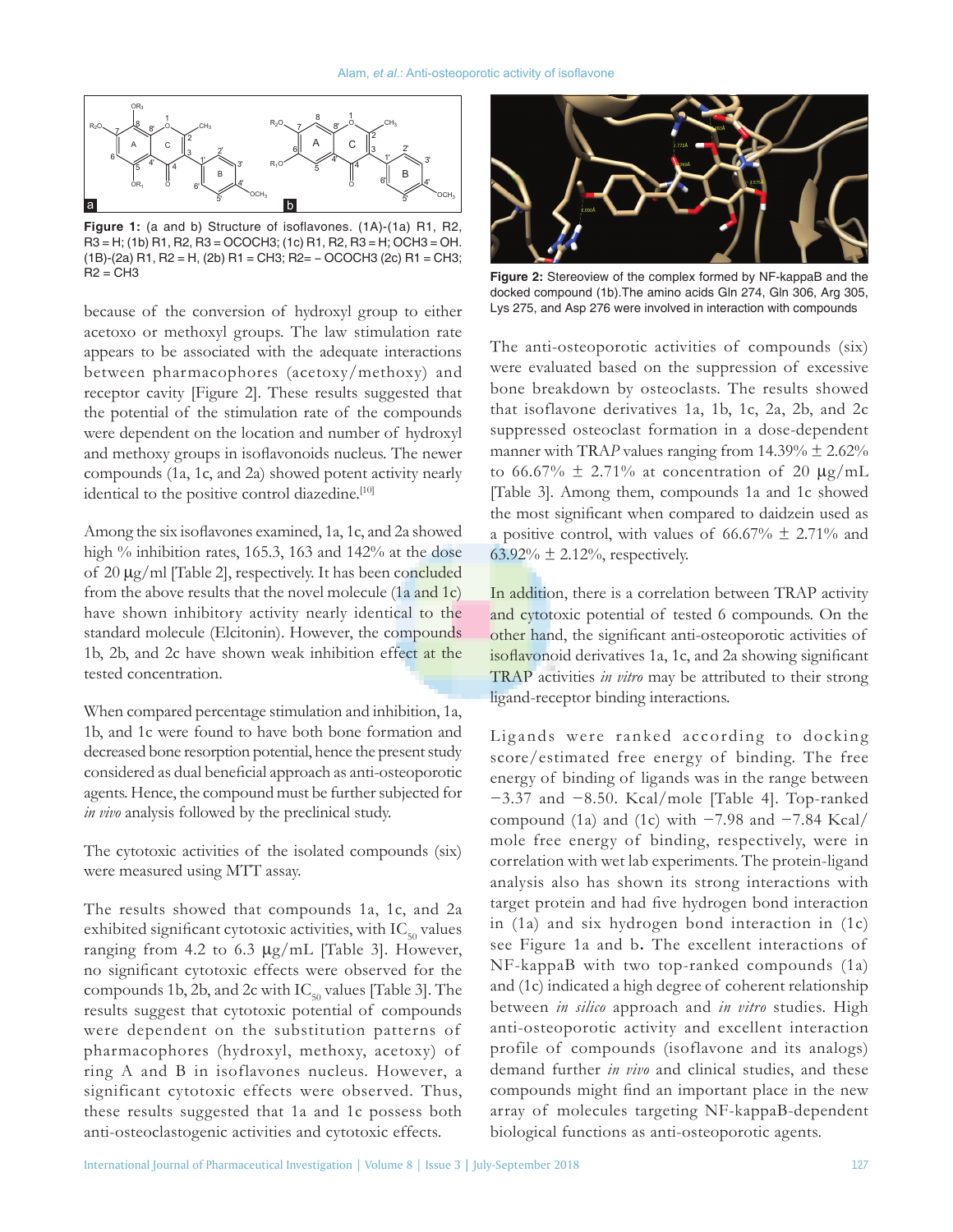### **Table 4: Estimated free energy of binding of isolated compounds in the target nuclear factor‑kappaB as homodimer (p50‑p50)**

| <b>Compounds</b> | Estimated free energy of binding (Kcal/mol) |
|------------------|---------------------------------------------|
| 1a               | $-7.98$                                     |
| 1 <sub>b</sub>   | $-4.16$                                     |
| 1 <sub>c</sub>   | $-7.84$                                     |
| 2a               | $-6.29$                                     |
| 2 <sub>b</sub>   | $-3.95$                                     |
| 2c               | $-3.37$                                     |
| Diazedine        | $-8.03$                                     |

3D structures of NFK, p50–p50 homodimer (from 1NFK), was used for virtual screening. NFK: Nuclear factor‑kappaB

#### **CONCLUSION**

Two novel isoflavones were isolated from *I. germanica* and further its analogs were synthesized and characterized. *In vitro* screening of isolated isoflavones and its analogs were carried out for anti-osteoporotic activity using NF-kappa B as a target. Isolated isoflavones and its analogs showed excellent interactions with NF-kappaB and established a noticeable correlation between *in silico* score and *in vitro* anti-osteoporotic study. Most of the compounds illustrated a fair *in vitro* anti-osteoporotic activity in different cell lines. Among them, the compounds (1a) and (1c) have shown marked dual activity, that is, both % stimulation on osteoblast cell lines (UMR 106.6 and SaOS-2) and significant % inhibition on osteoclast cell lines (RAW 264.7). The  $IC_{50}$  value and % TRAP activity were also in good tune with docking results. The isoflavones as phytoestrogens displayed significant broad-spectrum anti‑osteoporotic profile, and thus, promising activity of these compounds (1a) and (1c) demands further *in vivo* and clinical studies.

### **Acknowledgments**

The authors would like to thank Narayan Institute of Pharmacy and the Faculty of Pharmaceutical Sciences, Shoolini University, Bajol, Solan, HP, India, for providing research facilities.

# **Financial support and sponsorship** Nil.

# **Conflicts of interest**

There are no conflicts of interest.

#### **REFERENCES**

- 1. Pigozzi F, Rizzo M, Giombini A, Parisi A, Fagnani F, Borrione P, *et al.* Bone mineral density and sport: Effect of physical activity. J Sports Med Phys Fitness 2009;49:177-83.
- 2. Khajuria DK, Razdan R, Mahapatra DR, Bhat MR. Osteoprotective effect of propranolol in ovariectomized rats: A comparison with zoledronic acid and alfacalcidol. J Orthop Sci 2013;18:832-42.
- 3. Cummings SR, Melton LJ. Epidemiology and outcomes of osteoporotic

fractures. Lancet 2002;359:1761-7.

- 4. Riggs BL, Melton LJ 3<sup>rd</sup>. The prevention and treatment of osteoporosis. N Engl J Med 1992;327:620-7.
- 5. Bonnick SL, Harris ST, Kendler DL, McClung MR, Silverman SL. Management of osteoporosis in postmenopausal women: 2010 position statement of the North American Menopause Society. Menopause 2010;17:25-54.
- 6. Persson I, Weiderpass E, Bergkvist L, Bergström R, Schairer C. Risks of breast and endometrial cancer after estrogen and estrogen-progestin replacement. Cancer Causes Control 1999;10:253-60.
- 7. Bedell S, Nachtigall M, Naftolin F. The pros and cons of plant estrogens for menopause. J Steroid Biochem Mol Biol 2014;139:225-36.
- 8. Arjmandi BH, Smith BJ. Soy isoflavones' osteoprotective role in postmenopausal women: Mechanism of action. J Nutr Biochem 2002;13:130-7.
- 9. John BJ, Garner SC. The effects of phytoestrogens on bone. Nutr Res 1997;17:1617-32.
- 10. Brzezinski A, Debi A. Phytoestrogens: The "natural" selective estrogen receptor modulators? Eur J Obstet Gynecol Reprod Biol 1999;85:47-51.
- 11. Setchell KD, Cassidy A. Dietary isoflavones: Biological effects and relevance to human health. J Nutr 1999;129:758S-767S.
- 12. Jimi E, Nakamura I, Amano H, Taguchi Y, Tsurukai T, Tamura M, *et al.* Osteoclast function is activated by osteoblastic cells through a mechanism involving cell-to-cell contact. Endocrinology 1996;137:2187-90.
- 13. Udagawa N, Takahashi N, Jimi E, Matsuzaki K, Tsurukai T, Itoh K, *et al.* Osteoblasts/stromal cells stimulate osteoclast activation through expression of osteoclast differentiation factor/RANKL but not macrophage colony-stimulating factor: Receptor activator of NF-kappa B ligand. Bone 1999;25:517-23.
- 14. Yasuda H. RANKL, a necessary chance for clinical application to osteoporosis and cancer-related bone diseases. World J Orthop 2013;4:207-17.
- 15. Baud'huin M, Lamoureux F, Duplomb L, Rédini F, Heymann D. RANKL, RANK, osteoprotegerin: Key partners of osteoimmunology and vascular diseases. Cell Mol Life Sci 2007;64:2334-50.
- 16. Wong BR, Josien R, Lee SY, Sauter B, Li HL, Steinman RM, *et al.* TRANCE (tumor necrosis factor [TNF]-related activation-induced cytokine), a new TNF family member predominantly expressed in T cells, is a dendritic cell‑specific survival factor. J Exp Med 1997;186:2075-80.
- 17. Wong BR, Rho J, Arron J, Robinson E, Orlinick J, Chao M, *et al.* TRANCE is a novel ligand of the tumor necrosis factor receptor family that activates c-jun N-terminal kinase in T cells. J Biol Chem 1997;272:25190-4.
- 18. Anderson DM, Maraskovsky E, Billingsley WL, Dougall WC, Tometsko ME, Roux ER, *et al.* A homologue of the TNF receptor and its ligand enhance T-cell growth and dendritic-cell function. Nature 1997;390:175-9.
- 19. Hsu H, Lacey DL, Dunstan CR, Solovyev I, Colombero A, Timms E, *et al.* Tumor necrosis factor receptor family member RANK mediates osteoclast differentiation and activation induced by osteoprotegerin ligand. Proc Natl Acad Sci U S A 1999;96:3540-5.
- 20. Simonet WS, Lacey DL, Dunstan CR, Kelley M, Chang MS, Lüthy R, *et al.* Osteoprotegerin: A novel secreted protein involved in the regulation of bone density. Cell 1997;89:309-19.
- 21. Thangakumaran S, Sudarsan S, Arun KV, Talwar A, James JR. Osteoblast response (initial adhesion and alkaline phosphatase activity) following exposure to a barrier membrane/enamel matrix derivative combination. Indian J Dent Res 2009;20:7-12.
- 22. Ha H, Ho J, Shin S, Kim H, Koo S, Kim IH, *et al.* Effects of eucommiae cortex on osteoblast-like cell proliferation and osteoclast inhibition. Arch Pharm Res 2003;26:929-36.